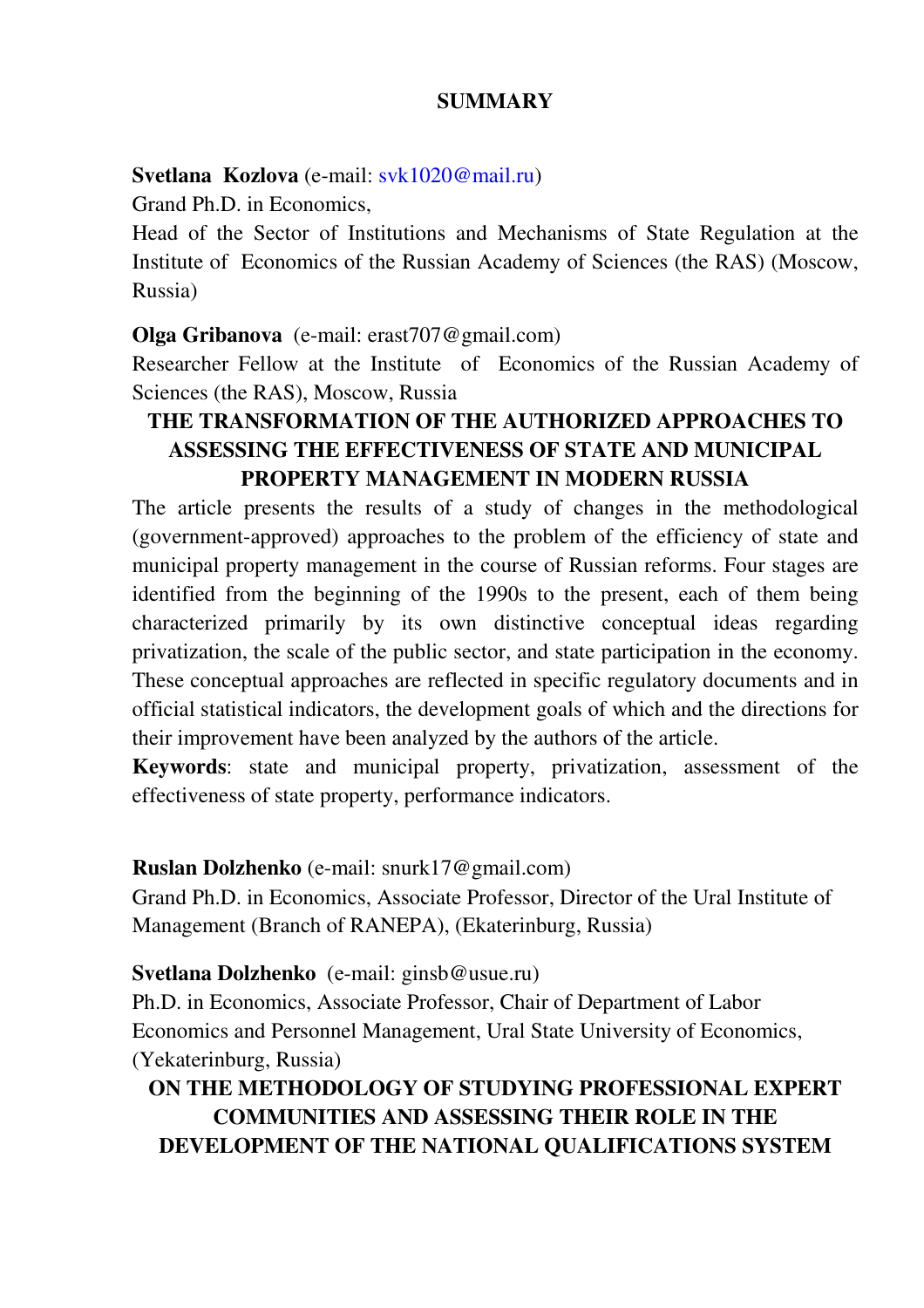The systematization of the approaches of modern scientists to the comparative analysis of professional groups from the point of view of their professional selforganization level, as well as the results of the author's previous research in the field of professional communities' activities monitoring, made it possible to develop methodological approaches to empirical research of the degree of professional expert communities' involvement in the interaction with the state; it also allowed to assess the role of these communities in the development of some elements of the education system and of the national qualifications system.

**Keywords:** professional expert communities, national qualifications system, professional competencies, community management.

### **Alexander Galthenko (**е-mail: agalchenko@yahoo.com)

Software Developer for the investment company «ITI Capital» OJSC (Moscow, Russia)

### **Andrey Galthenko (**e-mail: koriaga20@mail.ru)

Section chief, corporation «NРK «Machinery Construction Bureau» (Kolomna, Russia)

#### **Vladilen Tegin (**e-mail: vladilent@mail.ru)

Ph.D. in Engeneering (Kolomna, Russia)

### **ON THE CORRECT DETERMINATION OF GDP OF THE COUNTRIES OF THE WORLD ECONOMIC CENTER**

The article criticizes the existing method for determining the nominal GDP for rich countries that are members of the OECD (let's call them the countries of the World Economic Center). It is shown that the declared GDP parameters violate the principle of universality of economic laws for the clusters of the countries of the World Economic Center and the Semi-periphery. The statistical analysis of the patterns obtained on the basis of the initial data of the IMF gives reason to believe that the political and sociological theories of R. Prebisch and I. Wallerstein have a decisive influence on the procedure for assessing GDP in the countries of the Center. First of all, this explains the overestimation of the GDP of the countries of the Center by about 2 times due to the "virtual components". In order to eliminate this approach, it is proposed to introduce a two-stage change in the procedure for calculating GDP. In the initial phase of the first phase, a new PPP-adjusted GDP rating of OECD countries was compiled. It radically changes the understanding of the ratio of the GDP of the countries of the Semi-periphery countries and the countries of the Center, approximately doubling the importance of the former. On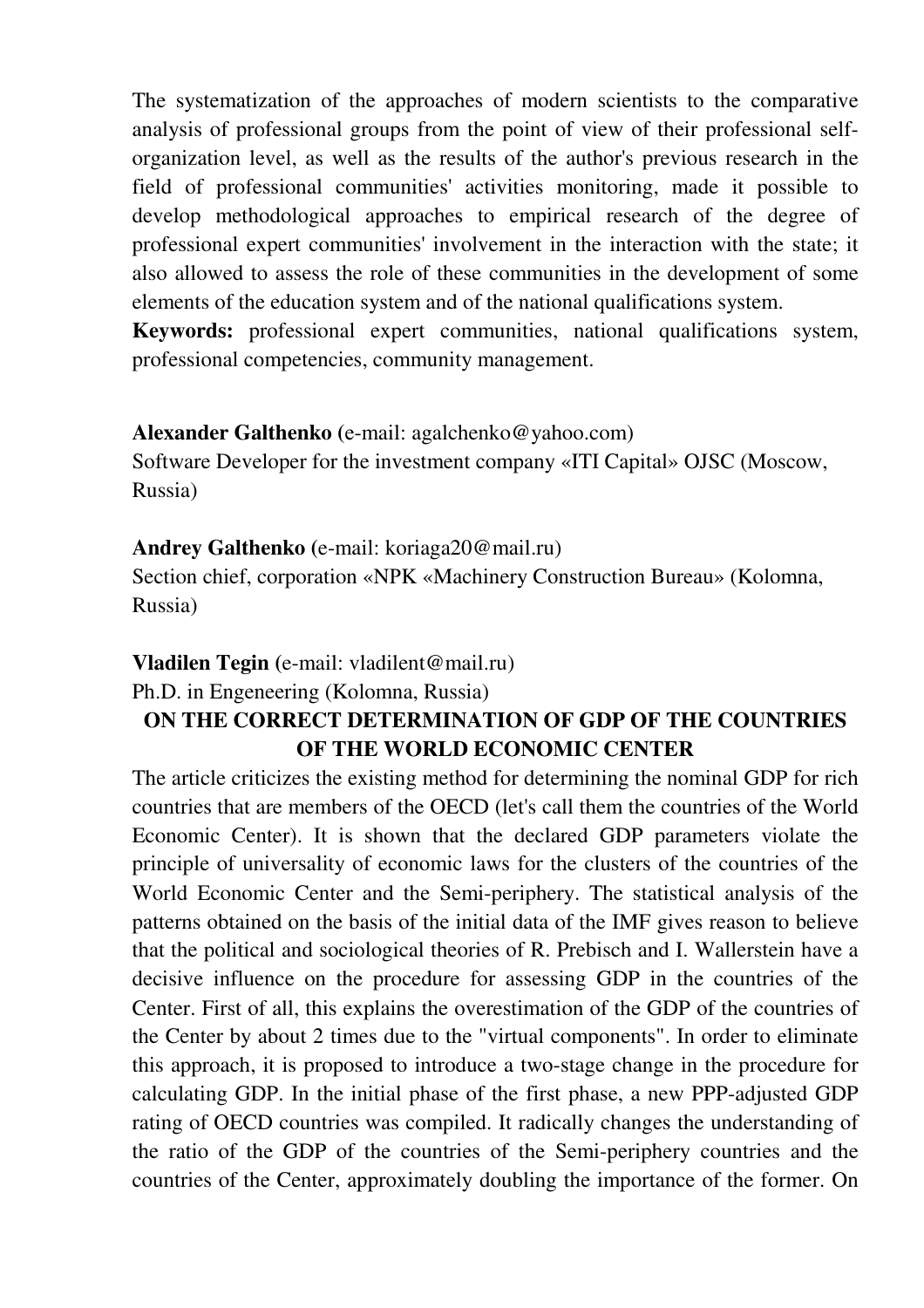the validity of the assessment of the GDP of the countries belonging to the World Economic Center.

The article criticizes the existing method for determining the nominal GDP for rich countries that are members of the OECD (aka the countries of the World Economic Center). It is shown that the declared GDP parameters violate the principle of universality of economic laws for the country clusters belonging to the World Economic Center and the Semi-periphery. The statistical analysis of the patterns obtained on the basis of the initial IMF data gives reason to believe that the political and sociological theories of R. Prebisch and I. Wallerstein have a decisive influence on the procedure for assessing GDP in the countries of the Center. Primarily, this explains the overestimation of the GDP of the countries of the Center by about 2 times due to the "virtual components". In order to eliminate this approach, it is proposed to introduce a two-stage transformation in the procedure for calculating GDP. In the initial phase of the first stage, a new PPP-adjusted GDP rating of OECD countries is compiled. It radically changes the understanding of the ratio of the GDP of the countries of the Semi-periphery to the GDP of the countries of the Center, approximately doubling the importance of the former.

**Keywords:** gross domestic product (GDP), purchasing power parity (PPP), converting with PPP, indicator of the country's presence in the World Economic Center, the Semi-periphery.

Pavel Kohno (e-mail: pavelkohno@mail.ru) Grand Ph.D. in Economics, Professor Director of the Institute of Fuzzy Systems (Moscow)

**Alina Kohno** (e-mail: pavelkohno@mail.ru)

Ph.D. in Economics,

Head of Laboratory at the Institute of Fuzzy Systems (Moscow)

## **THE CONTRIBUTION OF SMALL AND MEDIUM-SIZED INDUSTRIAL ENTERPRISES TO INFRASTRUCTURE DEVELOPMENT**

 The article examines the socio-economic policy of municipalities for the development of territorial infrastructure. The main lines of its improvement, including the development of industrial enterprises, are highlighted. A methodology for assessing the economic stability of a housing and communal services enterprise, as well as a mathematical model for optimizing the flow of labor resources (migrants) between territorial formations (municipalities) are proposed. The basic principles of effective cooperation and parity interaction between municipal authorities and the management of industrial enterprises are analyzed. Methodological recommendations are offered for encouraging small and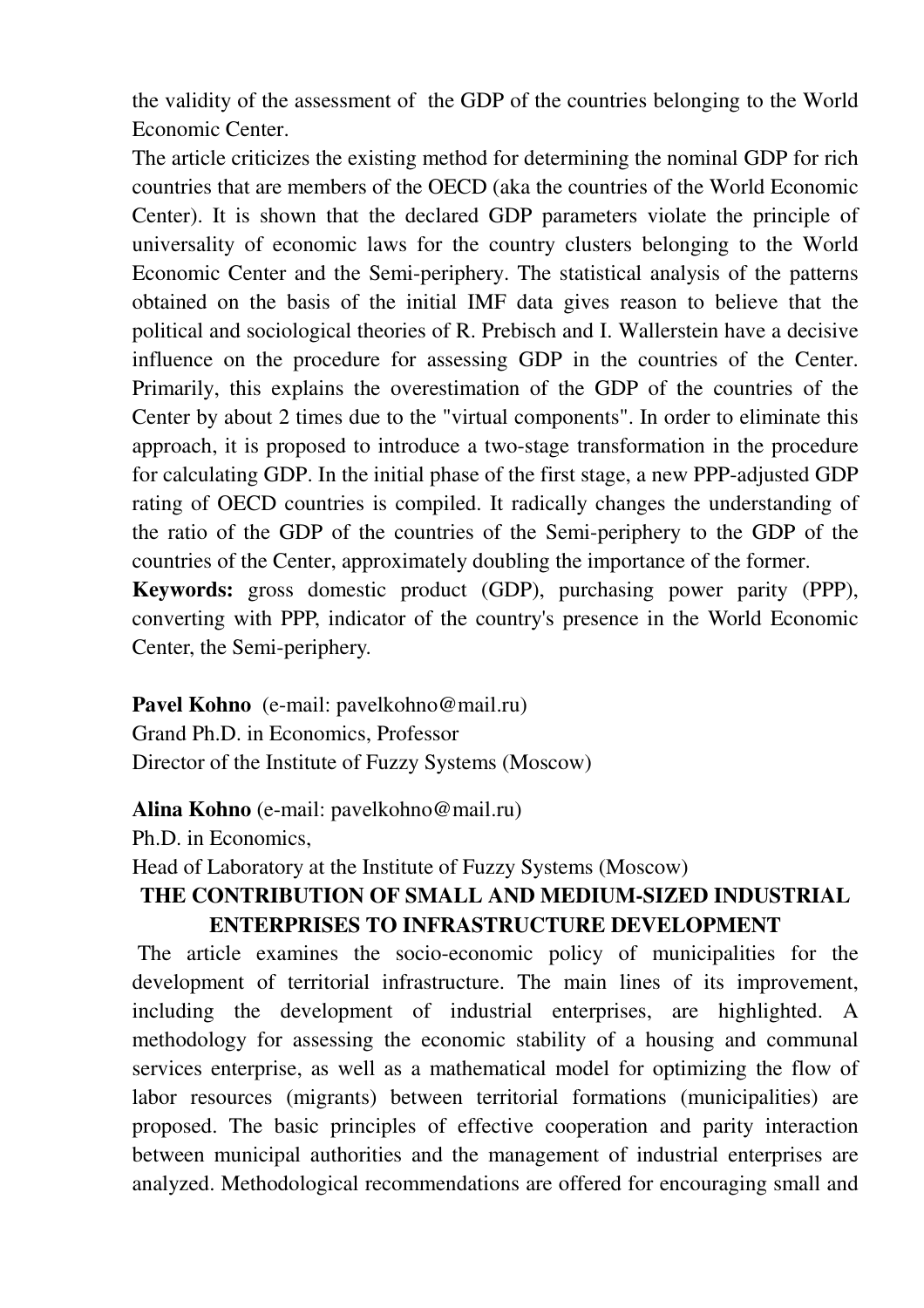medium-sized industrial enterprises to participate in the development of communal infrastructure, which municipal enterprises cannot implement.

**Key words:** socio-economic policy, municipalities, communal infrastructure, small and medium-sized industrial enterprises, housing and communal services enterprises, economic sustainability, labor migrants, optimization model.

### **Dmitrii Kondratov** (е-mail: dmikondratov@yandex.ru)

Grand Ph.D. in Economics,

Leading Researcher at the Institute of Economics, Russian Academy of Sciences (RAS) (Moscow)

# **BRICS IN THE CONTEXT OF GLOBAL INSTABILITY: NEW CHALLENGES AND DEVELOPMENT PROSPECTS**

The large-scale transformation of the global economy that is currently taking place, primarily due to the economic growth of the leading developing countries, lays the foundations for the multipolar world with new centers of power– BRICS countries (Brazil, Russia, India, China and South Africa). Due to their increasing industrial and financial strength, these countries are among the key players in international markets for goods, services and capital, with significant and sometimes decisive impact on their functioning. However, it would be premature to say that in the coming years, the BRICS countries will be able to achieve a balance of power in monetary relations with the United States and the European Union, while overcoming the long-term dominance of the latters in global finance. Achieving such a balance will only be possible. Achieving such a balance will only be possible after the BRICS countries have created large international financial centers that can compete on equal terms with London or New York and their monetary units have become influential reserve assets that can push aside the US dollar and the Euro in servicing global economic relations.

**Keywords:** BRICS, world monetary system, supranational world currency, gold, exchange rate regime, international monetary fund, regional currencies, international reserves, global crisis, internationalization of currencies.

## **Alina Knippel** (е-mail: knippel\_a@mail.ru)

Master'degree student of the department «Management and Finance of production systems» (Volgograd)

## **Irina Chekhovskaya** (е-mail: chehovskaia\_irina@mail.ru)

Ph.D. in Economics, Associate Professor of the Department «Management and finance of production systems» (Volgograd)